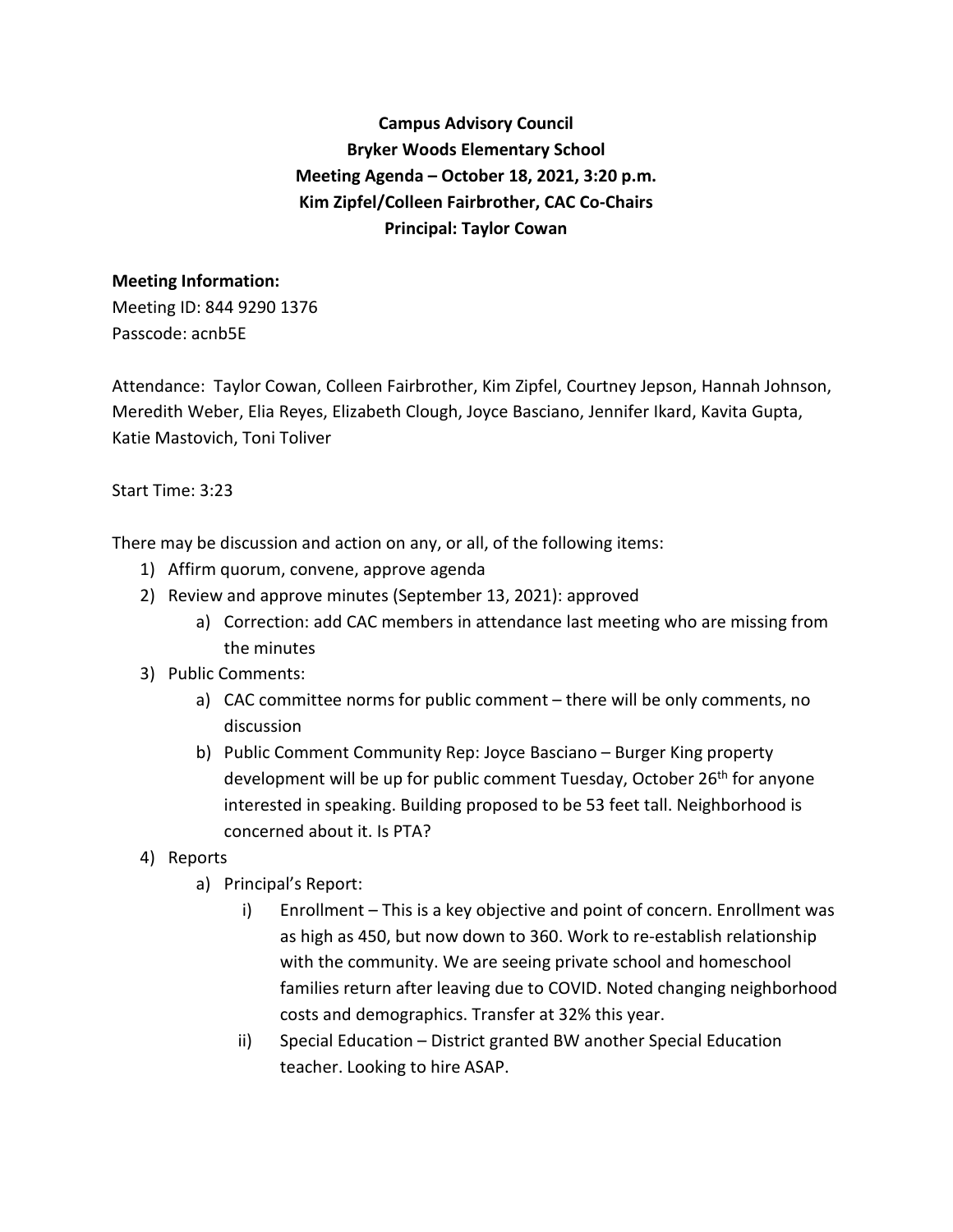- iii) Printers PTA purchased 8 printers for grade levels without printers. Big thank you to PTA!!
- iv) HB 4545 and Reading Academies Training handed down from the Texas Legislature with no additional time or funding considerations. HB 4545 requires 30 hours tutoring for all 4<sup>th</sup> and 5<sup>th</sup> graders who did not pass STARR last year. 2 days a week for thirty minutes in the morning. Causing strains since subs or funds are not provided by the state. Reading Academies require a minimum 60 hours training for teachers. Since no extra funds were made available this would have to be done outside of working hours for teachers which is not okay. Reading Academy training is a one-time thing. STARR tutoring may continue or may not, we don't know at this time. Ideally, we get all students passing so it doesn't affect us either way. Tutoring involves  $1/3$  of all  $4<sup>th</sup>$  and  $5<sup>th</sup>$  graders.
- b) Business Representative Report: Kim Zipfel, The Marye Company
	- i) Market is stabilizing in Austin. Overall, single family home price up 29% year to year. 78703 September sales' price are down 28.3% compared to last year. 78705 September sales' price is up nearly 100% compared to last year. 40 active listings in the boundary, 10 of which are in The Grove, avg list price %919,597 for 3 bedroom/3 bathroom 1,898 sqft property. Approximately, 1-month inventory in BW boundary.
	- ii) Burger King property proposing 40' building with rooftop patio and 135 underground parking spaces. Randall's property being redeveloped into mixed-use property including residential.
- 5) Grade Level Updates
	- a) Kindergarten Elia Reyes: Prepping for Nursery Rhyme Parade on Friday. Current units include: writing conventions, numerical fluency, sight words and pumpkin exploration in Science.
	- b)  $3^{rd}$  5<sup>th</sup> Fairbrother: Short-Cycle Assessments. Teachers very impressed with student growth. 4<sup>th</sup> grade Math showed especially good growth.
	- c) Dyslexia Intervention Weber: currently teaching 30 kids K-5, small groups. Students with Dyslexia or in cue for testing. AISD Dyslexia Conference will be in December this year and will be a 2 week long, virtual event (great resource for parents.)
	- d) Special Areas Jepson: This year the district is requiring all 3 special areas to teach/ incorporate dance. Ms. Jepson created an Art Class slideshow to highlight artwork from each grade level. She will send this our monthly. She hosted an after school art hour for kids to work on a piece for the Zilker Holiday Tree art contest. She hopes to host more. 3 students' artwork will be displayed at this